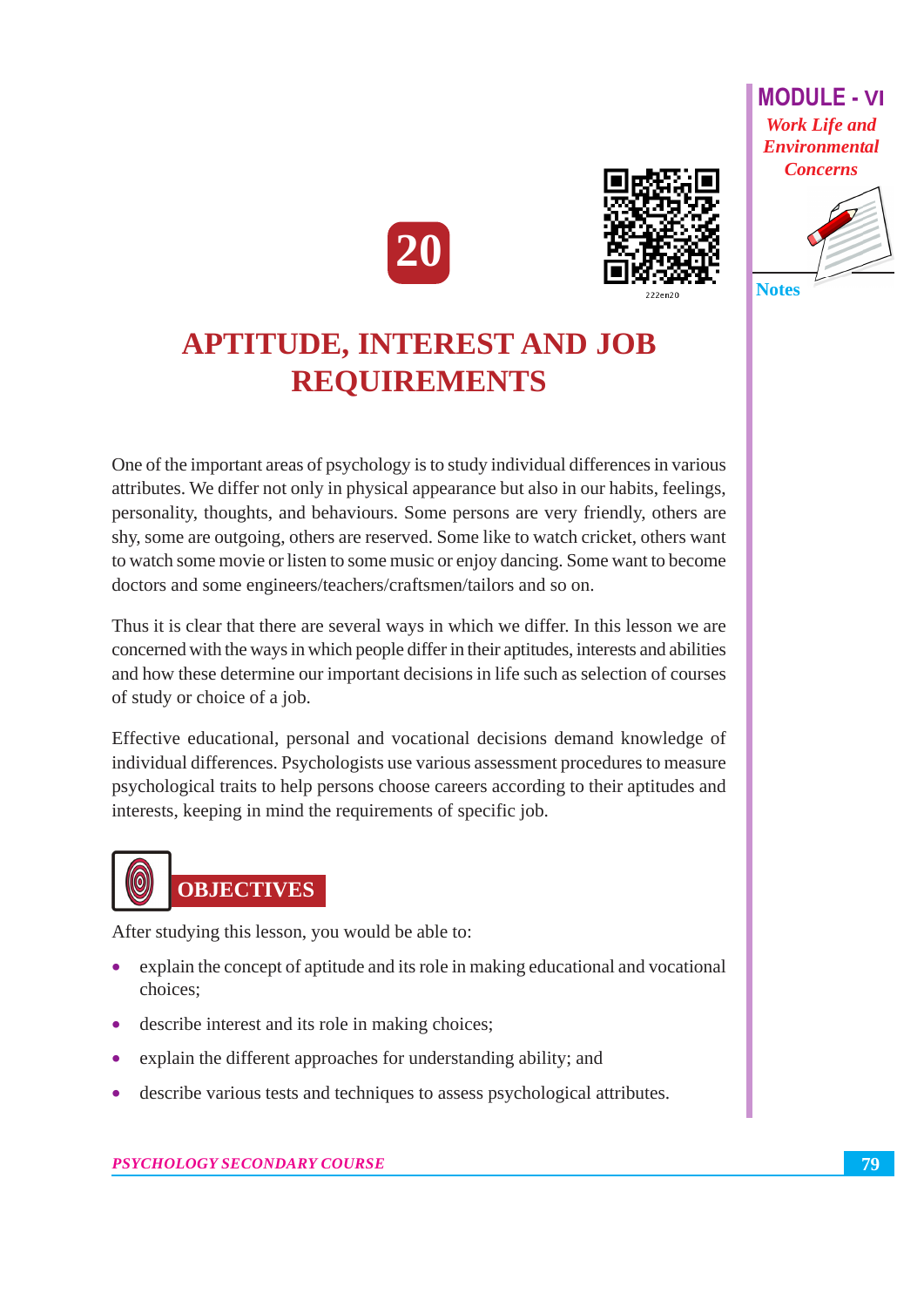

**Notes** 

20.1 APTITUDE

We often hear people remark that a particular child has a talent or gift for music, art or painting. This is what is implied by aptitude. An aptitude therefore is a special potential in a certain field of performance. It indicates a special ability, acquired or innate, to learn or develop knowledge of a skill in some specific area. It involves prediction of the probability of success of a person with training in a certain type of work/job/vocation. The aptitude of an individual is the result of both inherent and the environmental factors. An aptitude is more than mere potential ability. It involves the following:

- Readiness to acquire some skill or knowledge.  $\bullet$
- Ability to acquire those skills/knowledge.  $\bullet$
- Ability to derive satisfaction from those activities.  $\bullet$

So aptitude refers to a combination of characteristics that indicate an individual's capacity to acquire some specific knowledge or skill after learning. Knowledge of aptitude can help us to predict an individual's future performance. With proper training these abilities can be enhanced. Aptitude can be assessed. Aptitude tests are available in two forms – specialized aptitude tests and general aptitude tests. Example of specialized aptitude tests are Mechanical Aptitude Test and Musical Aptitude Test. Multiple aptitude tests exist in the form of Test Batteries, which measure aptitude in several separate but homogeneous areas. Differential Aptitude Tests (DAT) and General Aptitude Tests Batteries (GATB) are well known Test Batteries.

### **INTEXT OUESTION 20.1**

1. What do you understand by the term 'aptitude'?

#### **20.2 INTEREST**

Interest may be defined as a tendency to choose one activity in preference to another, or to seek out an activity or object. It implies preferences or likes and dislikes for specific activity or a group of specific activities such as lawyer, physician, engineer, musician, artist etc. Interest is generally manifested in the way one likes to spend one's leisure time. Interest is a preference for a particular activity. Interest provides emotional pleasure. Hobbies are based on interests. In a broad sense interests can be classified in two categories: Extrinsic interests and Intrinsic interests.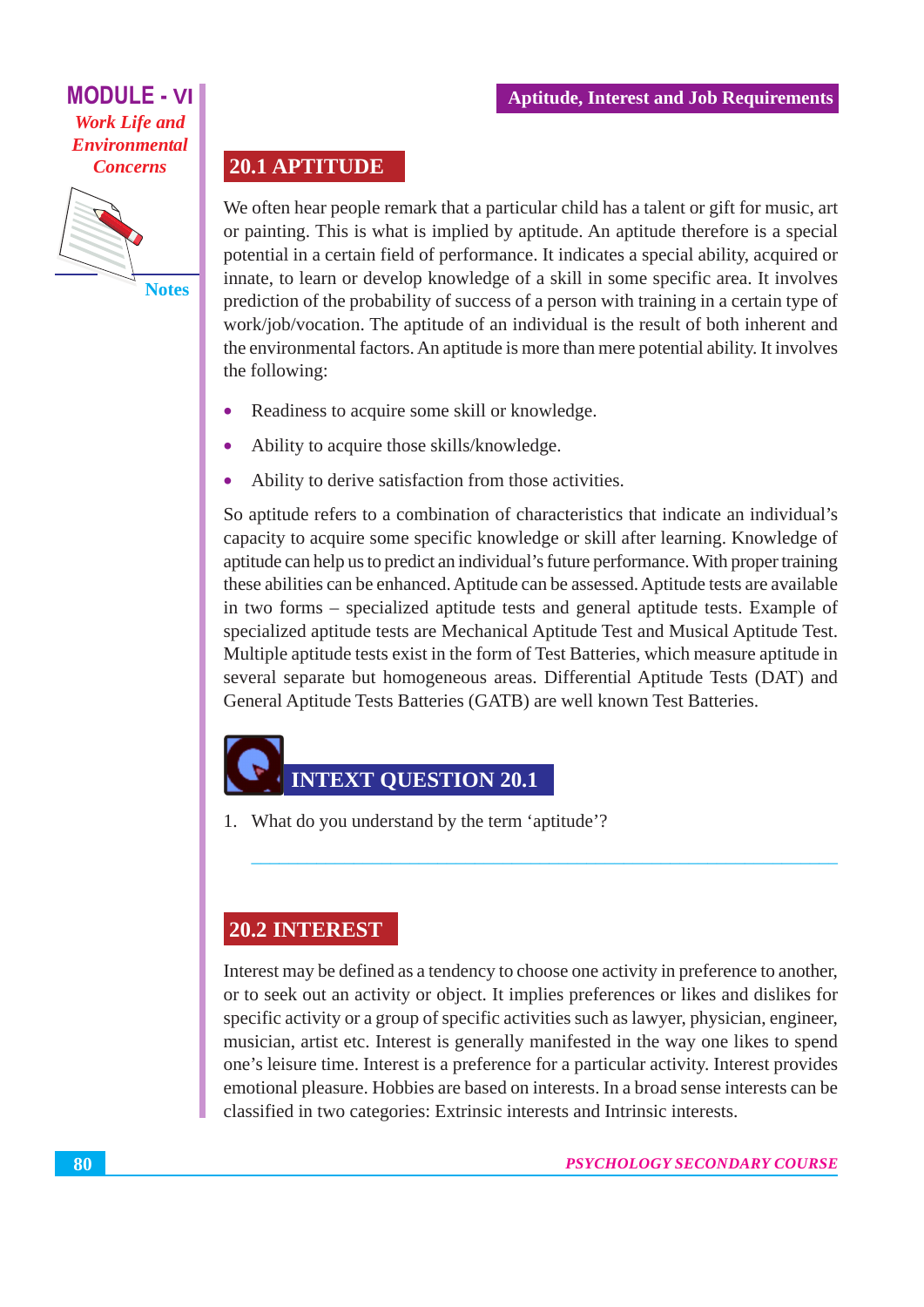#### **Aptitude, Interest and Job Requirements**

If the emotional pleasure of the interest area is attached to the activity, it is intrinsic interest. Liking an activity without any reward is intrinsic. If the emotional pleasure is attached to some reward and praise, it implies extrinsic interest. Liking or doing any activity for some reward or money implies extrinsic interest.

Various techniques have been developed to measure interests. They include self ratings, interviews, questionnaires, checklists and inventories. Interest inventories have been primarily used in vocational and educational guidance. They are more satisfactory in some ways than interviews because a large number of specific questions representing a broad range of careers or subject areas are used. A typical interest inventory consists of a list of activities to each of which an individual responds by indicating whether he or she likes/dislikes or is indifferent by indicating preferences. Strong Vocational Interest Blank (SVIB) and Kuder Preferences Record are some well known inventories/records for measuring interest.



1. Why do you think that intrisic interest will lead to a better match between job and an applicant's personality?

#### 20.3 ABILITY

Ability, commonly known as intelligence, represents one of the most important sources of individual differences. Ability is the innate capacity to act and helps in the solution of a problem. Environment can develop abilities but cannot produce them within the person. Abilities help to accumulate knowledge but those should not be confused with knowledge itself. These abilities increase efficiency in the person.

Intelligence is an important ability. A great deal of research has been done in constructing tests and techniques to assess intelligence. There are various approaches to conceptualize intelligence. Initially it was limited to cognitive or intellective domain only. The contemporary view, such as given by Gardner, is that there are multiple intelligences and people can have intelligence in cognitive, musical, kinesthetic (bodily) interpersonal and other areas.

#### **20.4 MENTAL AGE AND IQ**

Mental ability is developmental in nature. It increases with age. Therefore, psychologists have developed age related scales. Each scale comprises a series of

#### **MODULE - VI Work Life and Environmental Concerns**



81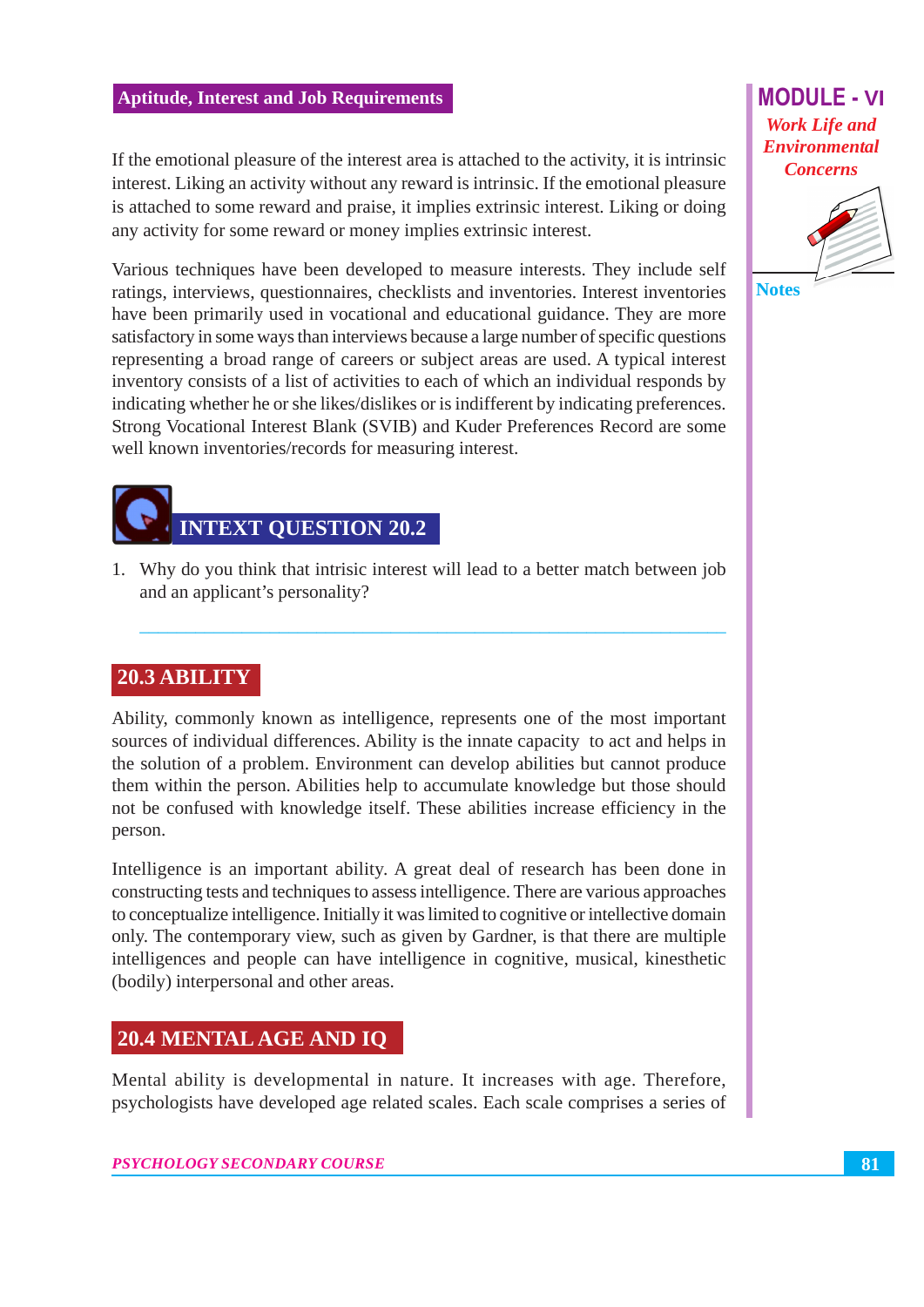

**Notes** 

questions which are normally answered correctly by a majority of children of that age. For example, the five year old scale is what most five year olds could pass comfortably (as well as all children over five), but which most four year olds could not. Hence a child passing the five year old scale would have mental age of five. The concept of mental age by itself it does not tell us how bright, average or dull the child is. To establish this, we must compare the child's mental age with his actual or chronological age. For this purpose the concept of IQ is introduced. Intelligence Ouotient (IO) is a ratio of mental age and chronological age multiplied by 100.

 $IQ = \frac{\text{Mental Age (MA)}}{\text{Chronological Age (CA)}} \times 100$ 

It may be noted here that where MA and CA are the same, IO is 100 (which by definition is average), where MA is greater than CA, IQ is over 100 or above average, and where CA is greater than MA; IQ is below 100 or below average. However, the concept of MA does not apply beyond 18 years, since mental ability is usually fully developed by that time. Therefore the concept of IQ is not meaningful beyond the age of 18 years. The current practice is to create a profile of a person in different types of abilities and tasks instead of one single assessment score.



- 1. What is the difference between mental age and IQ?
- 2. What do you understand by ability?

#### **20.5 IMPORTANCE AND RELATIONSHIP AMONG APTITUDE, INTEREST AND ABILITY**

It is important to make job decisions consistent with one's abilities, aptitudes and interests. These concepts are also related to choices of study in different grades or different stages of education, co-curricular activities, hobbies, learning some special skills and so on. Choice of career is a very important decision for a person. The right career decision brings happiness and job satisfaction. Therefore job decisions need to be made in the light of accurate, reliable and up to date information, regarding the requirements of the job and about the individuals intelligence, aptitudes, and interests.

#### 20.6 ANALYZING AND COMMUNICATING JOB **REOUIREMENTS**

Job descriptions serve several purposes. A job description aims to inform the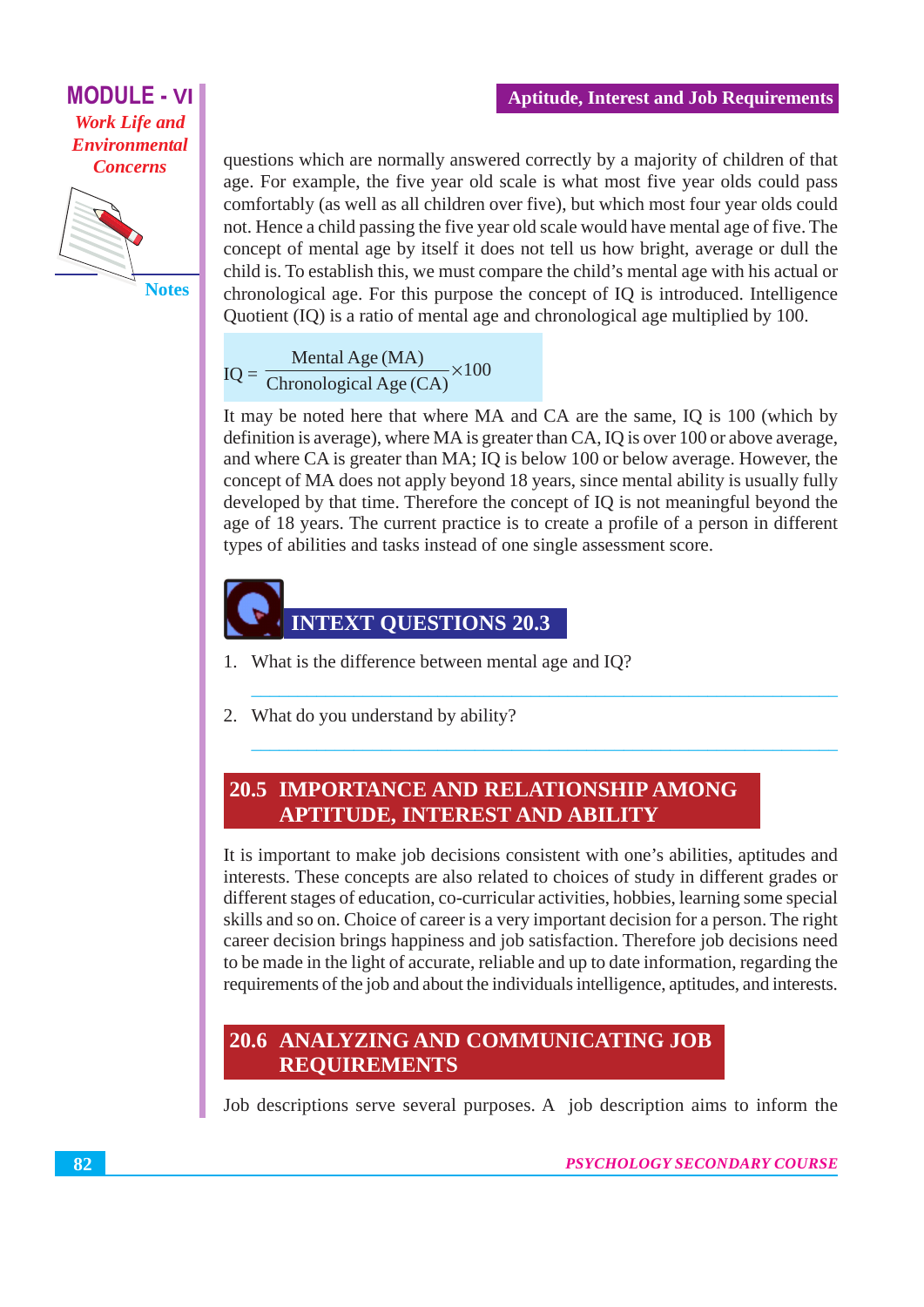#### **Aptitude, Interest and Job Requirements**

applicants about what an employer wants them to do and the knowledge and skills that they will need to bring to the job in terms of aptitudes, interests and abilities to perform a job. It serves its purpose when it attracts the right applicants with right aptitude. The job descriptions mainly provide information on the nature of work, the salary and other benefits, work timings and holidays, as well as the kind of intelligence level, aptitude and interest required. For example, the job of a school teacher would require good communication skills, patience, aptitude in teaching and managing the class and certain educational qualifications. The job description would also include details of school timings, holidays and salary. If an applicant finds that he or she has the required qualifications, aptitude and interest, he/she could take the decision to become a teacher.

In the next chapter you will learn more about how to decide on a carrer path.

## **INTEXT OUESTIONS 20.4**

- 1. What is the outcome of right career decision?
- 2. What is the purpose of job description?



- It is important to understand the individual's aptitudes, interests and abilities and to match them with job requirements.
- The knowledge of individual differences can be gained through the assessment of aptitudes interests and abilities.
- An aptitude is a special ability in a certain field of performance. It is the result of inherent and environmental factors.
- Aptitude tests results are useful in the educational and vocational guidance.
- Interest may be defined as a tendency to choose one activity in preference to another.
- Intrinsic interests are real and natural interests while extrinsic interests are acquired and outward interests.
- Interest helps in educational and vocational guidance in the selection of subject areas or streams or courses.
- The data from interest inventories should be supplemented by ability and aptitude tests as well as with individual's attitude towards occupational experiences, cocurricular activities or recreational pursuits.

**MODULE - VI Work Life and Environmental Concerns** 



83